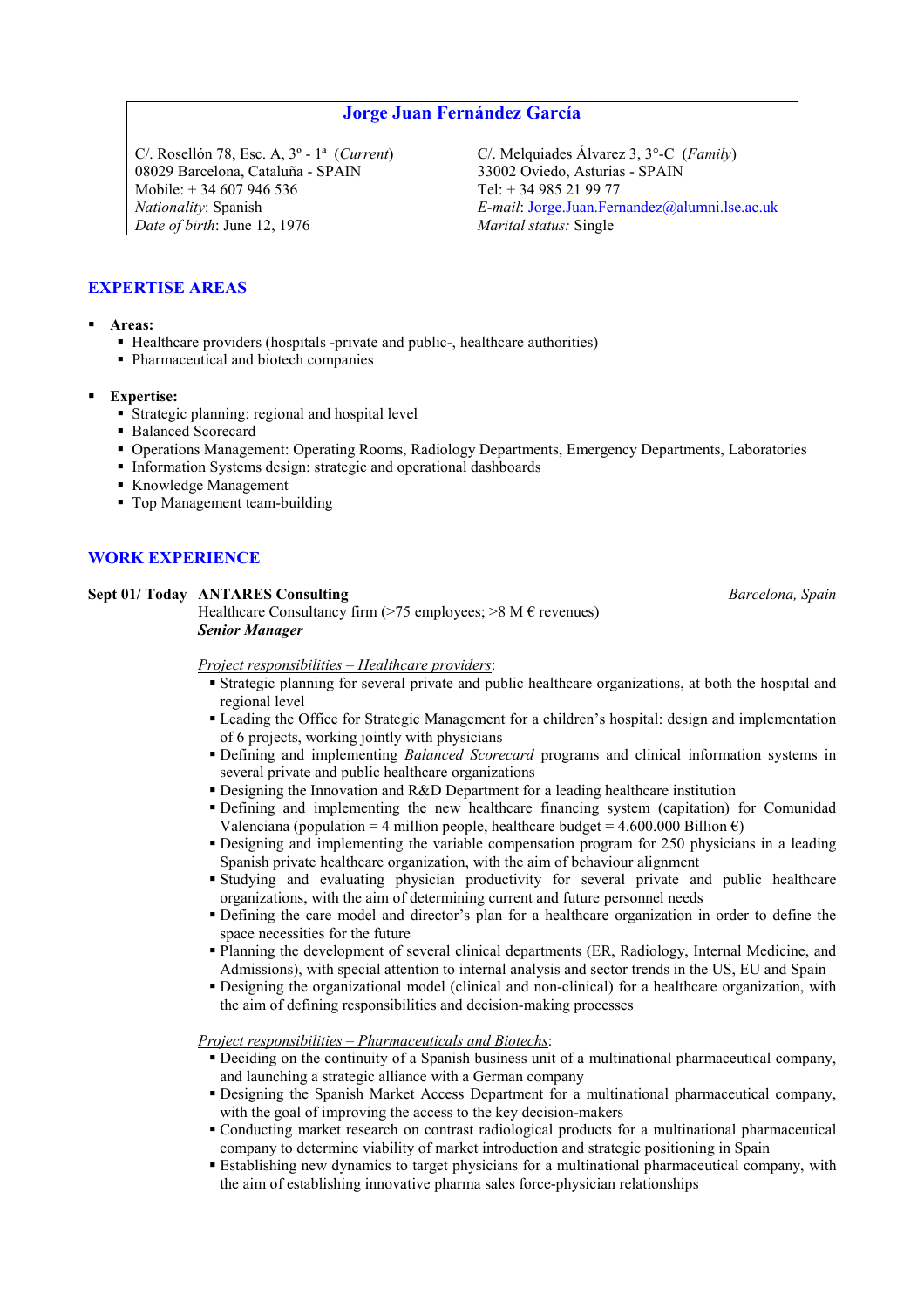## Business development responsibilities:

- Knowledge management director of the KM team (since January 2007); member of the content management team (since January 2004)
- Commercial responsibilities Product Manager for QPR Software products (2002-2003)
- Recruiting responsible for final-round company interviews (since January 2004)
- ISO 9000:2001 Internal Auditor and team leader for internal auditories (2005)
- $\blacksquare$  Mentoring scheme responsible for mentoring 6 senior consultants (since 2007)

## Skills developed:

- Team management responsible for the development of the abilities and knowledge of junior consultants (4-6 concurrent consultants), as well as group dynamics within the executive teams
- Client management consistent delivery of services outlined in contracts, adjusted to client's expectations, and extensive public speaking experience. Main interlocutors: CEOs, general directors, top management, politicians
- Project management responsible for project planning, budget management (650.000  $\epsilon$  annually. 8-10 projects per year), projects financial return, and administrative contracting processes

### Results:

- Team management securing results as a team and consultant's professional development, with multidisciplinary teams of between 3 and 8 people
- Client management maximum of four concurrent clients and minimum of two, with high satisfaction levels, as expressed in the End of Project Satisfaction Surveys
- Project management 100% of the projects managed within standards of profitability, defined at corporate level, during the last three years (since November 2003)

#### Oct-00/Jun-01 FI SYSTEM, The Web Agency London, UK Internet Consultancy firm (>1,000 employees; >100 M  $\epsilon$  revenues) Strategic Consultant

### Responsibilities:

- **Preparing competitive market and e-commerce applications research**
- Developing business models to reposition firms in the context of new economic models

#### Skills developed:

- Problem-solving: data gathering, information analysis, synthesis
- Time management: performing effectively under time pressure and in the face of adversity, disappointment and opposition

#### Results:

- Recognising market opportunities for both new and current business
- Systematic intelligence gathering and business analysis in support of customers (via project work) and senior management (for sales and general market analysis)

## EDUCATION

| 2005      | <b>IESE Business School, Universidad de Navarra</b>                                                      | Madrid, Spain |  |
|-----------|----------------------------------------------------------------------------------------------------------|---------------|--|
|           | Degree: Executive Program in Healthcare Organizations (Programa de Alta Dirección en                     |               |  |
|           | Instituciones Sanitarias - PADIS)                                                                        |               |  |
|           | <i>Concentration:</i> Decision-Making, Accounting and Controlling, Leadership and Management of          |               |  |
|           | People, Team building and management, Financial Management, Risk Management, Operations:                 |               |  |
|           | anlysisis and improvement, General Management, Strategy definition and implementation,                   |               |  |
|           | Knowledge Management                                                                                     |               |  |
| 1999-2000 | <b>London School of Economics and Political Science (LSE)</b>                                            | London. UK    |  |
|           | <i>Degree:</i> MSc. in European Political Economy (Pass with Merit (65/70). Top 5)                       |               |  |
|           |                                                                                                          |               |  |
|           | Concentration: European Models of Capitalism, European Political Economy, European Enlargement           |               |  |
|           | and EU Law, Government and Policy-Making                                                                 |               |  |
|           | <i>Dissertation title:</i> "Flexible Integration: The Key to a Successful Deepening and Widening?" (Pass |               |  |
|           | with Merit $(68/70)$ . Top 5%)                                                                           |               |  |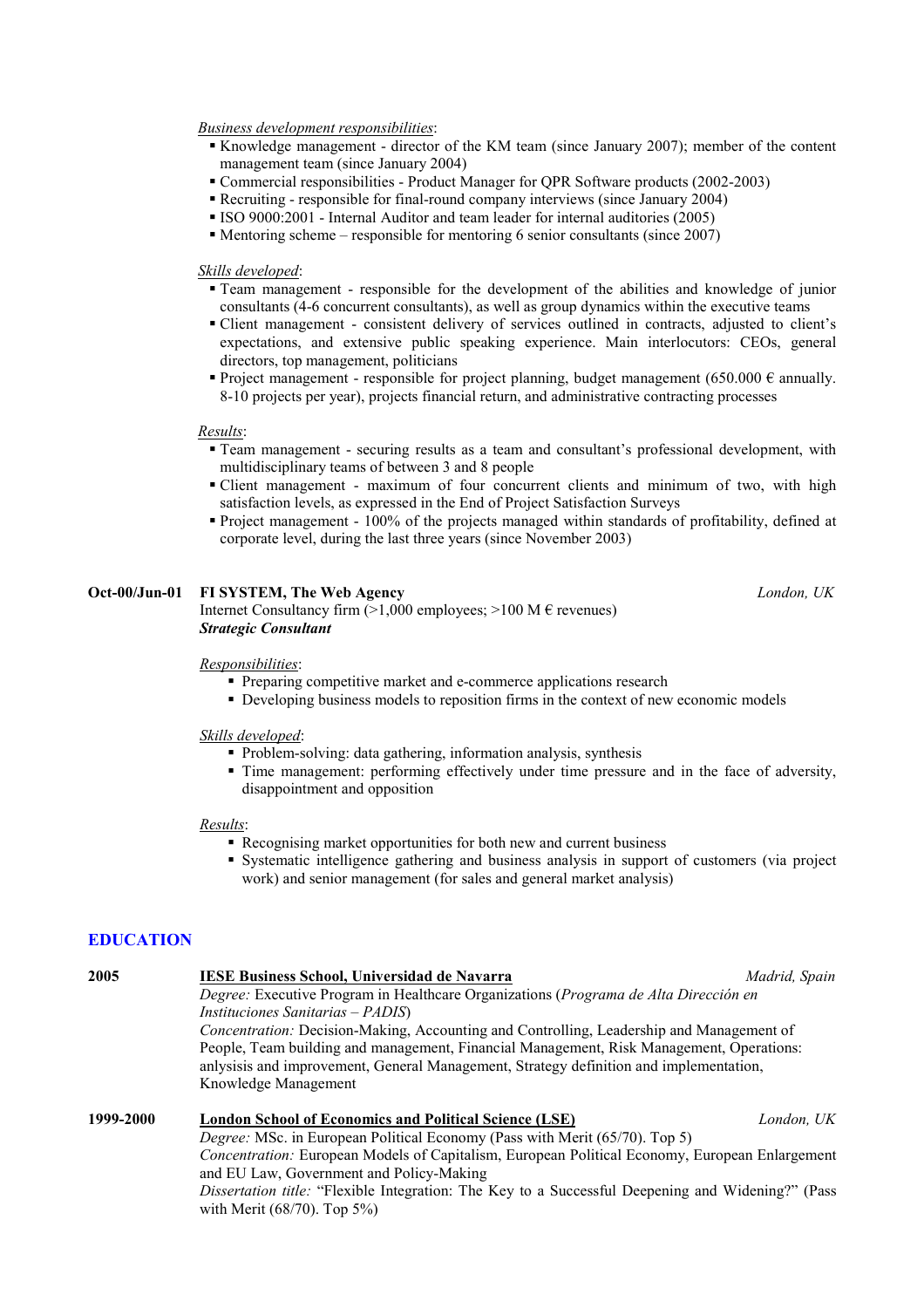| 1998-1999        | Università degli Studi di Torino, Facoltà di Economia<br>Awarded ERASMUS scholarship on the basis of academic excellence<br>Grade obtained: 27/30                                                                                                                                                              | Torino, Italy |
|------------------|----------------------------------------------------------------------------------------------------------------------------------------------------------------------------------------------------------------------------------------------------------------------------------------------------------------|---------------|
| <b>Summer 98</b> | <b>Economic Summer School, LSE</b><br>Sixty-hours program in <i>Economics of European Integration</i><br>Awarded scholarship to attend from the Oviedo Chamber of Commerce<br>Grade obtained: A                                                                                                                | London, UK    |
| 1994-1998        | Universidad de Oviedo, Facultad de Ciencias Económicas y Empresariales<br><i>Degree:</i> BSc in Economics. GPA: $7.45/10$ (Top 15%)<br>Concentration: Advanced Microeconomics and Macroeconomics, Mathematics, Applied Statistics,<br>Econometrics, International Economics, Economics of European Integration | Oviedo, Spain |
| 1980-1994        | Colegio San Ignacio, Jesuitas<br>Awarded Honours Merit (Matrícula de Honor). GPA: 8.18/9<br>University Entrance Examination (Selectividad): 8.81/10 (1 <sup>st</sup> percentile in the country)                                                                                                                | Oviedo, Spain |

# ADDITIONAL TRAINING

| <b>Jan-2008</b> | <b>Institute of Healthcare Improvement (IHI)</b><br>Managing Hospital Operations (5-month programme, January $-May 2008$ )<br>Director: Dr. Eugene Litvak (Director of the <i>Program for the Management of Variability in Health</i><br>Care Delivery at Boston University Health Policy Institute) | Boston, USA   |
|-----------------|------------------------------------------------------------------------------------------------------------------------------------------------------------------------------------------------------------------------------------------------------------------------------------------------------|---------------|
| <b>Oct-2007</b> | Instituto de Empresa (IE) Business School<br><i>Executive Education</i> program<br>VI Pharmaceutical Marketing Conference: "Marketing Innovation and Sales Effectiveness"                                                                                                                            | Madrid, Spain |
| <b>Mar-2006</b> | <b>Instituto de Empresa (IE) Business School</b><br><i>Executive Education</i> program<br>IX Pharmaceutical Industry Summit: "Levers of change: The necessary transformation of the<br><i>pharmaceutical industry</i> "                                                                              | Madrid, Spain |
| Apr-2002        | <b>Balanced Scorecard Collaborative, Harvard Business School (HBS)</b><br>The application of Balanced Scorecard to healthcare organizations                                                                                                                                                          | Boston, USA   |

Program title: "Saving Lives, Saving Money", 18 CPE (Continuing Professional Education) credits Director: Robert Kaplan (Baker Foundation Professor, Harvard Business School)

## PUBLICATIONS AND CONFERENCES

- Books:
	- Fernández García, J.J., Clayton, J.E., and C. Hobley (eds.) (2004) The Student's Guide to European  $\oplus$ Integration: For Students, By Students. Cambridge: Polity Press (ISBN: 0745629806)
	- $+$ Fernández García, J.J. (ed.) (forthcoming: December 2008) Más allá de Google. Entendiendo el desorden informacional que nos rodea. Barcelona: Textos de Infonomía
	- Cornella, A. and J.J. Fernández García (forthcoming: 2009). Moving away from Google: the hidden order in  $\bigoplus$ information and technology. Barcelona: Textos de Infonomía

# Articles:

- Fernández García, J.J. "VALNALÓN. Un programa ejemplar para crear cultura de empresa desde la educación primaria", If… Revista de innovación, nº 51 (March 2007)
- $\oplus$ Fernández García, J.J. "Salud 2.0: la inversión del flujo comunicativo. Los casos de PatientsLikeMe y Patient Opinion", If… Revista de innovación, nº 57 (November 2007)
- Fernández García, J.J. "Lluis Pareras: Innovar y emprender en el sector de la salud", If… Revista de innovación, nº 60 (January-February 2008)
- Fernández García, J.J. "Alex Jadad: Ahora toca innovar con los pacientes, no para o por los pacientes", If…  $+$ Revista de innovación, nº 60 (January-February 2008)